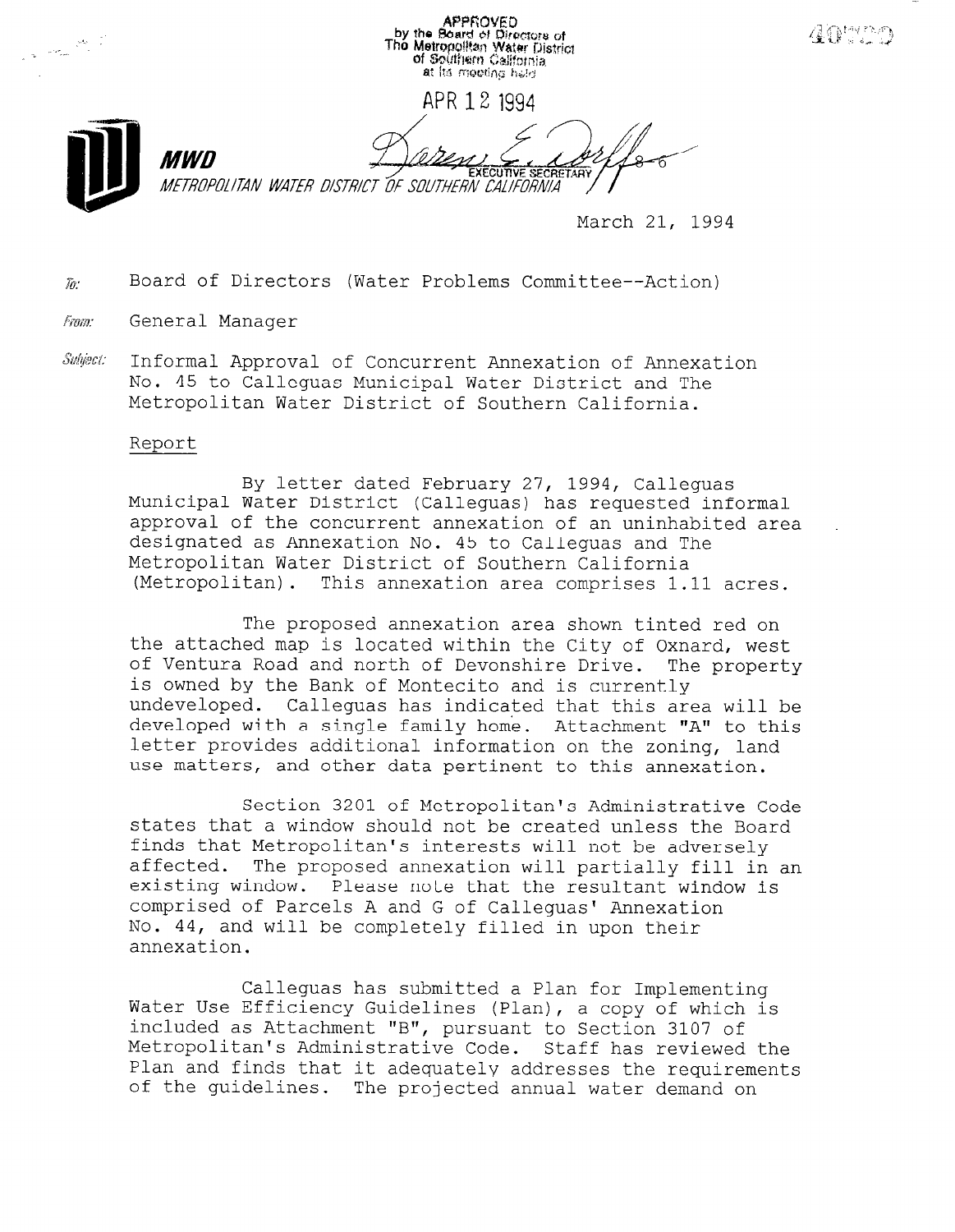Board of Directors -2- March 21, 1994

Metropolitan is approximately 0.65 AFY as detailed on Attachment "A".

The annexation charge has been calculated pursuant to Section 3300 of Metropolitan's Administrative Code. Utilizing the \$2,132 per acre rate and the sum of \$5,000 for processing costs, the annexation charge amount is \$7,366.52 if completed by December 31, 1994

This annexation is subject to the provisions of the California Environmental Quality Act (CEQA). CEQA will be complied with prior to the time that formal approval of this annexation is requested from Metropolitan. At that time, as required by CEQA, your Board will be requested to review and consider pertinent environmental documentation.

#### Board Committee Assignment

This letter is referred to the Water Problems Committee for action because of its authority to review and consider requests for annexation, pursuant to Administrative Code Sections 2481 (g) and 3102.

Recommendation

#### WATER PROBLEMS COMMITTEE FOR ACTION.

It is recommended that your Board and any committees acting upon this request: (1) find that the interests of Metropolitan will not be adversely affected by the partial filling in of the existing window; (2) approve the Plan for Implementing Water Use Efficiency Guidelines for this proposed annexation and (3) give informal approval for the concurrent annexation of Annexation No. 45 to Calleguas and Metropolitan conditioned upon 'a cash payment to Metropolitan of the annexation charge of \$7,366.52 if completed by December 31, 1994 or at the then current peracre rate if completed after December 31, 1994, subject to such terms and conditions as may be fixed by your Board in granting formal consent to such annexation when a request therefor has been received.

La Children

LSP/wbetb44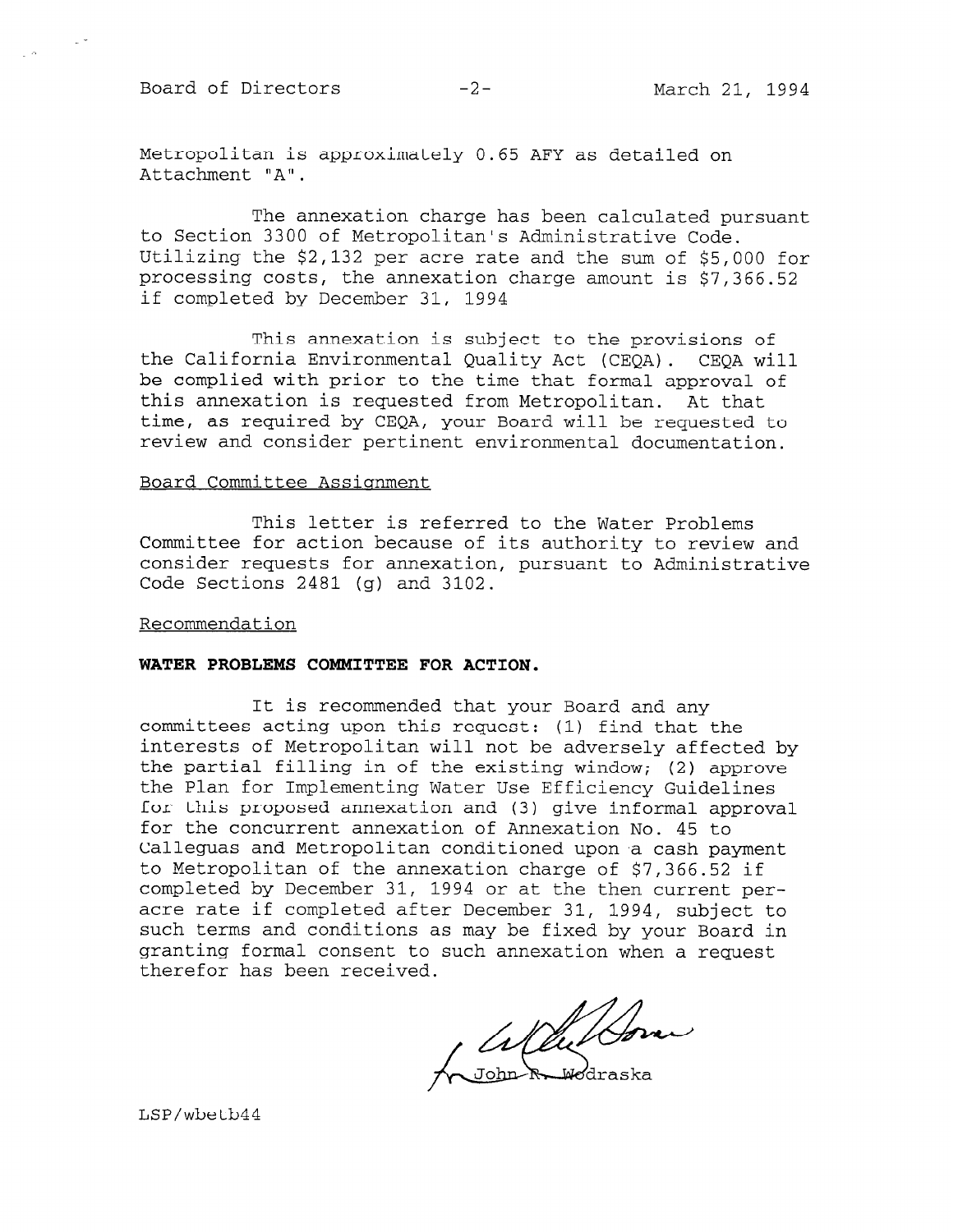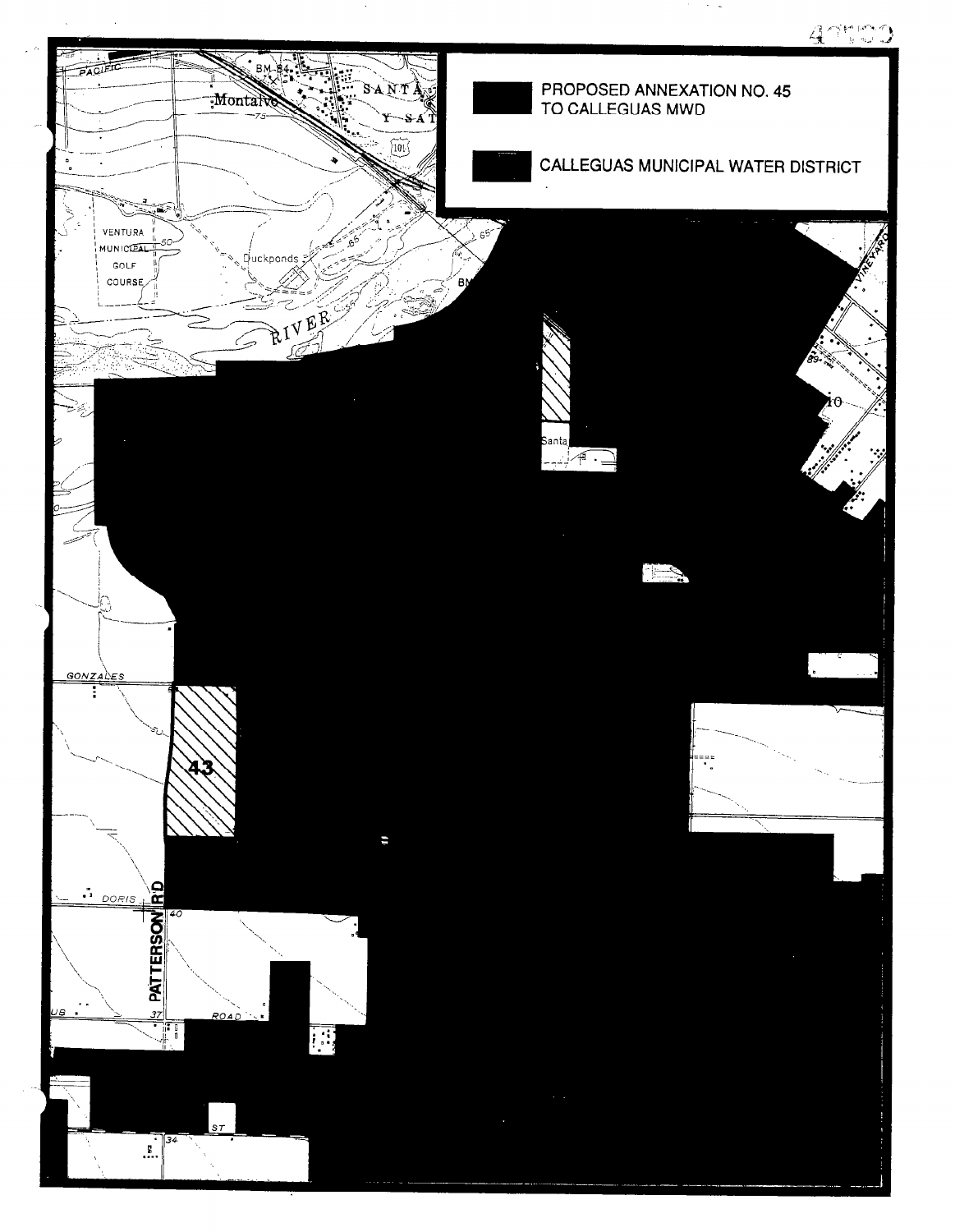### **ATTACHMENT A**

## Annexation No. 45 to Calleguas MWD

# $\psi$ WER $\Theta$

 $\frac{1}{2}$  ,  $\frac{1}{2}$ 

 $\zeta$  .  $\delta$ 

· Bank of Montecito

| <u>ELIBRITIST I</u>     |                       |  |  |
|-------------------------|-----------------------|--|--|
| <b>Current Land Use</b> | •Undeveloped (vacant) |  |  |
| <b>Current Zoning</b>   | $\bullet$ R-1PD (SFR) |  |  |

| <u>proposed us</u>       |                             |  |
|--------------------------|-----------------------------|--|
| <b>Proposed Land Use</b> | • 1 Single Family Residence |  |
| <b>Proposed Zoning</b>   | $\bullet$ No change         |  |

| proposed water use                         |                                                                                                       |  |  |
|--------------------------------------------|-------------------------------------------------------------------------------------------------------|--|--|
| <b>TOTAL DEMAND</b><br>568 HCF $= 1.3$ AFY | 1/2 United Conservation Ground Water<br>1/2 Calleguas/MWD Water<br>Demand on Calleguas/MWD = 0.65 AFY |  |  |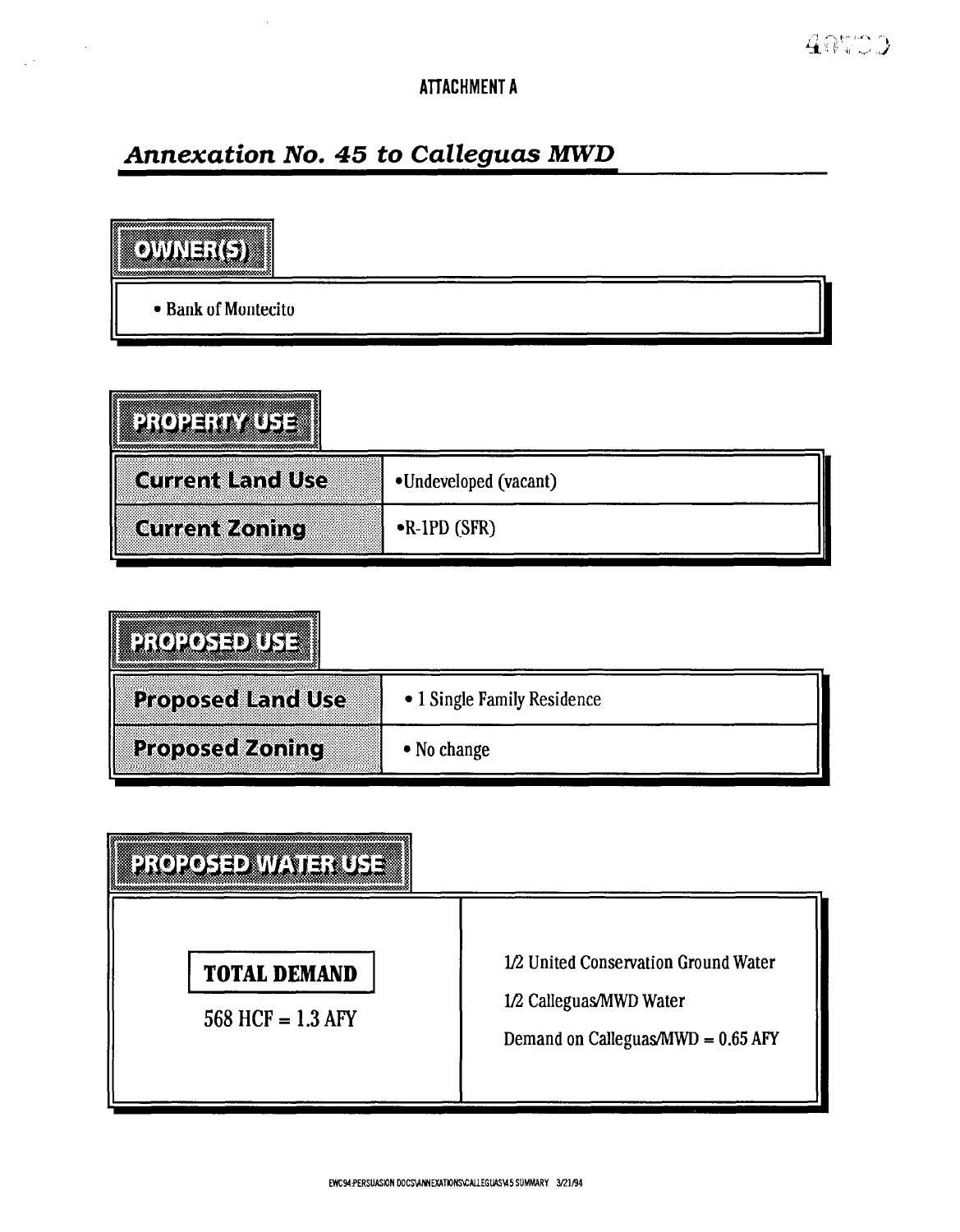2008年4月晚 原始学

#### IMPLEMENTATION PLAN

#### WATER USE EFFICIENCY GUIDELINES FOR ANNEXATION NO. 45 TO CALLEGUAS MUNICIPAL WATER DISTRICT AND METROPOLITAN WATER DISTRICT OF SOUTHERN CALIFORNIA

#### GENERAL DESCRIPTION OF ANNEXING AREA

This annexation consists of the following parcel containing the acreage indicated:

Gross and Net Acres is 1.11.

The property is undeveloped. It is owned by the Bank of Montecito. It is not receiving water from the City of Oxnard.

#### ANNUAL WATER USAGE

Estimated at 568 HCF

#### CALLEGUAS WATER MANAGEMENT

#### PEAK WATER USAGE

Bard Reservoir

Calleguas owns and operates Bard Reservoir, which has a capacity of 10,500 acre-feet of water; Calleguas' system sets flows based on past system averages for its service area from MWD for a given 24-hour period and meets peak daily water demands from Bard Reservoir.

Seasonal Storage

In conjunction with MWD, Calleguas is presently constructing the first of five wells that are planned to be built with the first of five wells that are planned to be built within<br>the North Las Posas Basin. Each well is designed to inject an estimated 1,000 acre-feet of pre-treated water during the winter months for storage through MWD's seasonal storage program, and will then be extracted during the summer peak months, thereby reducing peaking from MWD's system. Storage months, thereby requeing peaking from mwo s system. Sto of 5,000 acre-feet of water would represent a six percent demand reduction by Calleguas from MWD through the peak months based on current water demands.

The Cities of Oxnard and Camarillo, and Camrosa Water District, have implemented a similar program within their District, have implemented a similar program within their<br>service areas that have significantly reduced summer peaking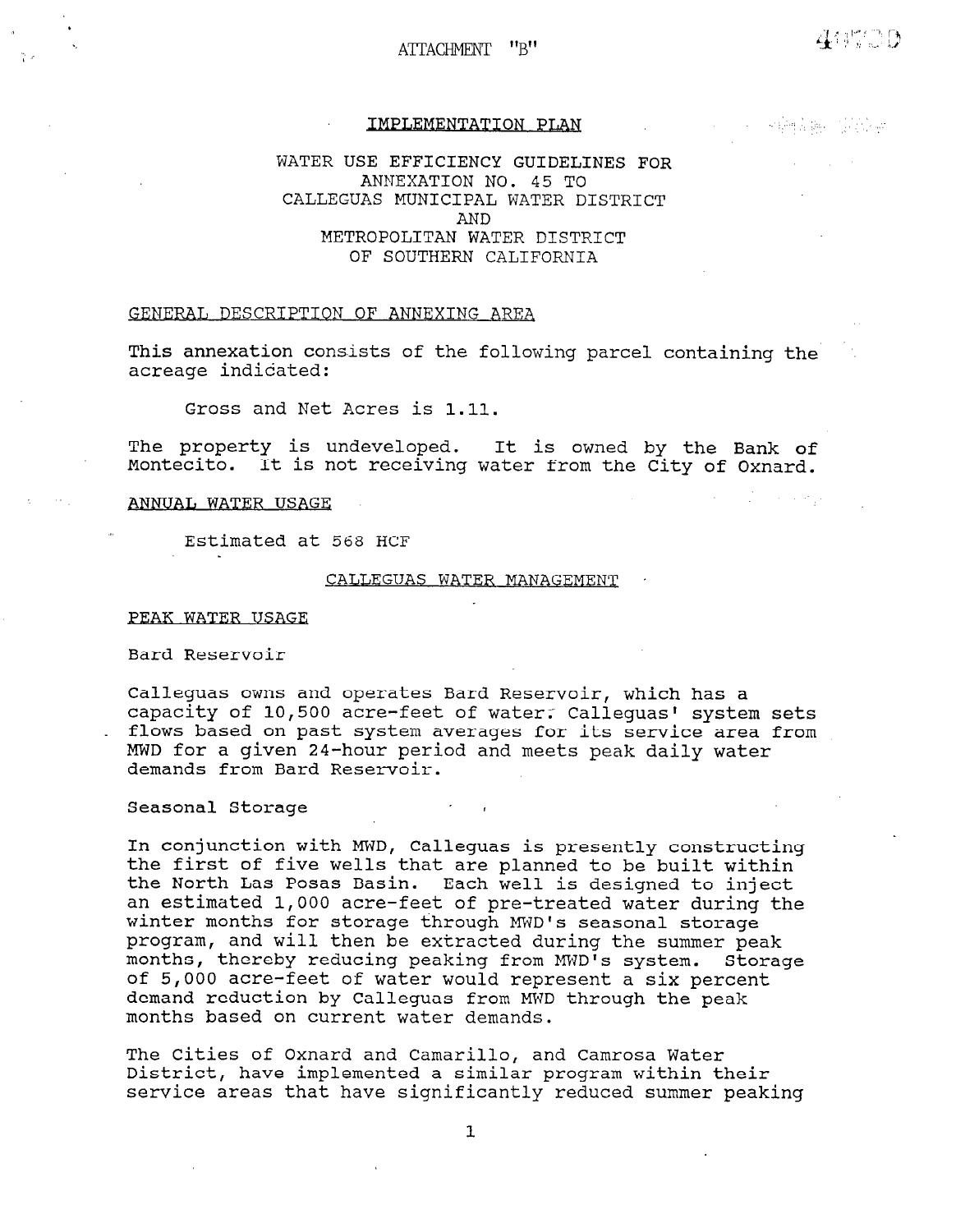#### off of Calleguas' system.

High and Low Flow Penalties

In 1982, Calleguas revised Ordinance No. 12 (water service) to include a penalty to its purveyors for peaking off Calleguas' system. In 1987, Calleguas included a penalty based on low flow. Both penalties were imposed on the purveyor to direct their responsibility to increase water storage within their service areas.

Local Area Water Management

Water demands (peaking) from the MWD/Calleguas system can be effectively managed through the inter connection systems of Calleguas and the City of Oxnard.

Several of Calleguas' purveyors extract water from the local ground water basin within Calleguas' service area. In the event of a curtailment of water that is longer in duration than previously stated, Calleguas would be able to request . its purveyors to increase their production.

The Oxnard distribution system has the ability to increase water deliveries from several sources to offset peaking:

- . Seasonal storage ground water extraction from the upper Oxnard aquifer
- . Ground water extraction from the Fox Canyon aquifer
- . Direct delivery from the United Water Conservation District \_
- . Drawing from the 18 million gallon terminal storage Springville Reservoir which is owned by Calleguas
- Groundwater extraction from the Hueneme aquifer

The City of Oxnard has completed its third year of the City of Oxnafa has Completed its third yea. the Seasonal Storage Program. As of July 1993, during the third year of participation, Oxnard directly injected 1,724.83 acre feet of water during the winter months, and will expend the stored water during the peak summer months.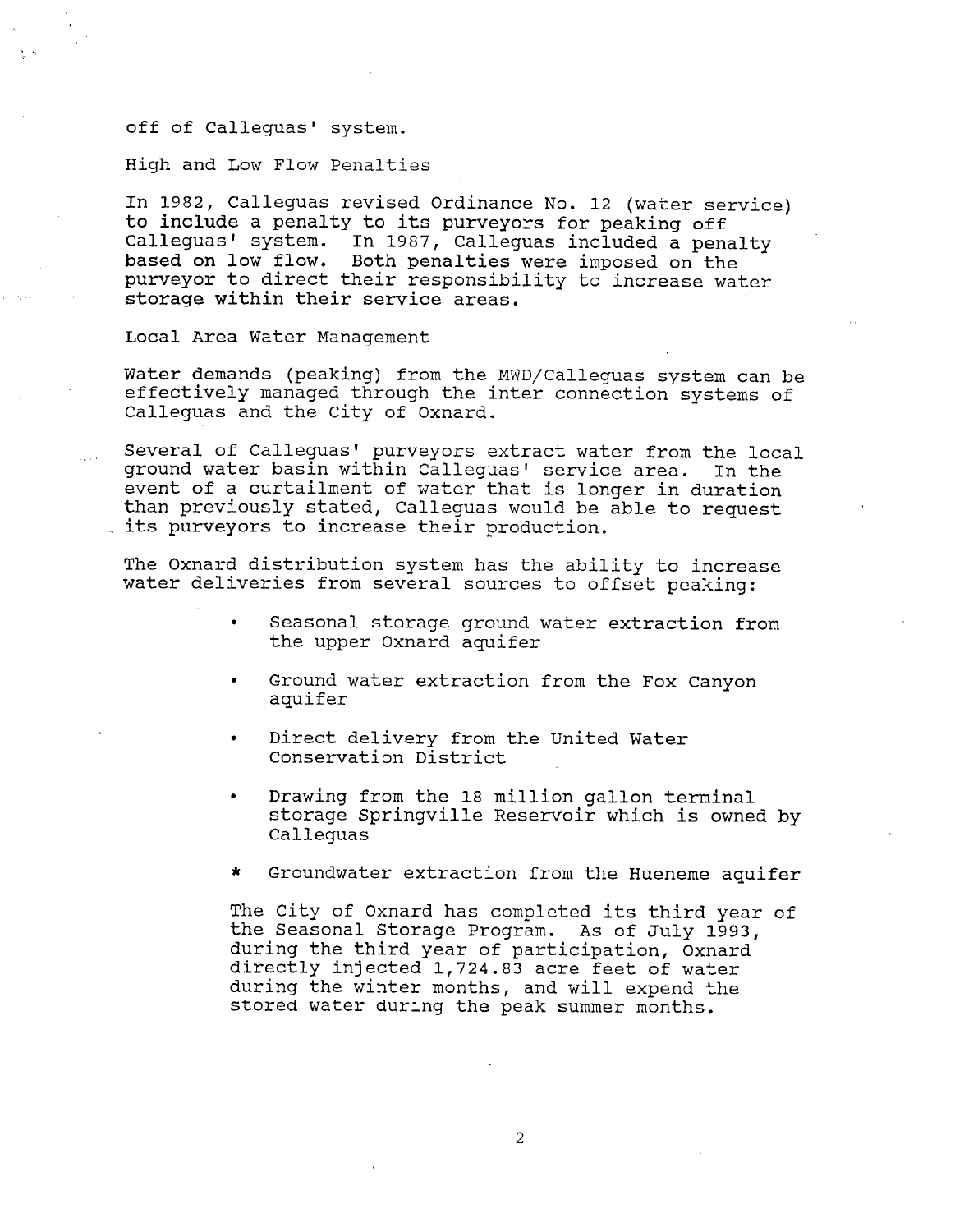#### WATER CONSERVATION

Additional water demands placed on MWD will be minimized by incorporating the following conservation measures.

Calleguas:

Calleguas participates in the Ventura County Water Conservation Management Plan, which is the only county-wide water conservation program in the state. This program is well-recognized throughout the state as a positive effort for water management. The program is funded by Calleguas, two other water wholesalers in Ventura County, and the County of Ventura.

- . Urban water conservation measures include landscape, educational, commercial/industrial and public information programs.
- . Agriculture water conservation measures include educational activities and On-farm Conservation Measures Coordination.

Calleguas also participates in the Mobile Irrigation Laboratory Program of Ventura County, which is funded by the State Department of Water Resources, Special Districts, MWD, Calleguas, and two other water wholesalers in Ventura County. The program provides training courses and on-site audits of irrigation systems for large turf areas and agriculture to maximize efficient use of water for irrigation.

The Board of Directors of Calleguas adopted Resolution No. 772, requiring installation of ultra-low water consumption plumbing fixtures in new construction.

Calleguas also provides to its purveyors residential water conservation kits and literature.

Annexing Area:

The City of Oxnard has implemented several water conservation programs, the type of which depends upon numerous factors programs, the type of which depends upon numerous factor and location. As such a detailed summary of the programs and location. As such a detailed summary of the programs applicable to the parcel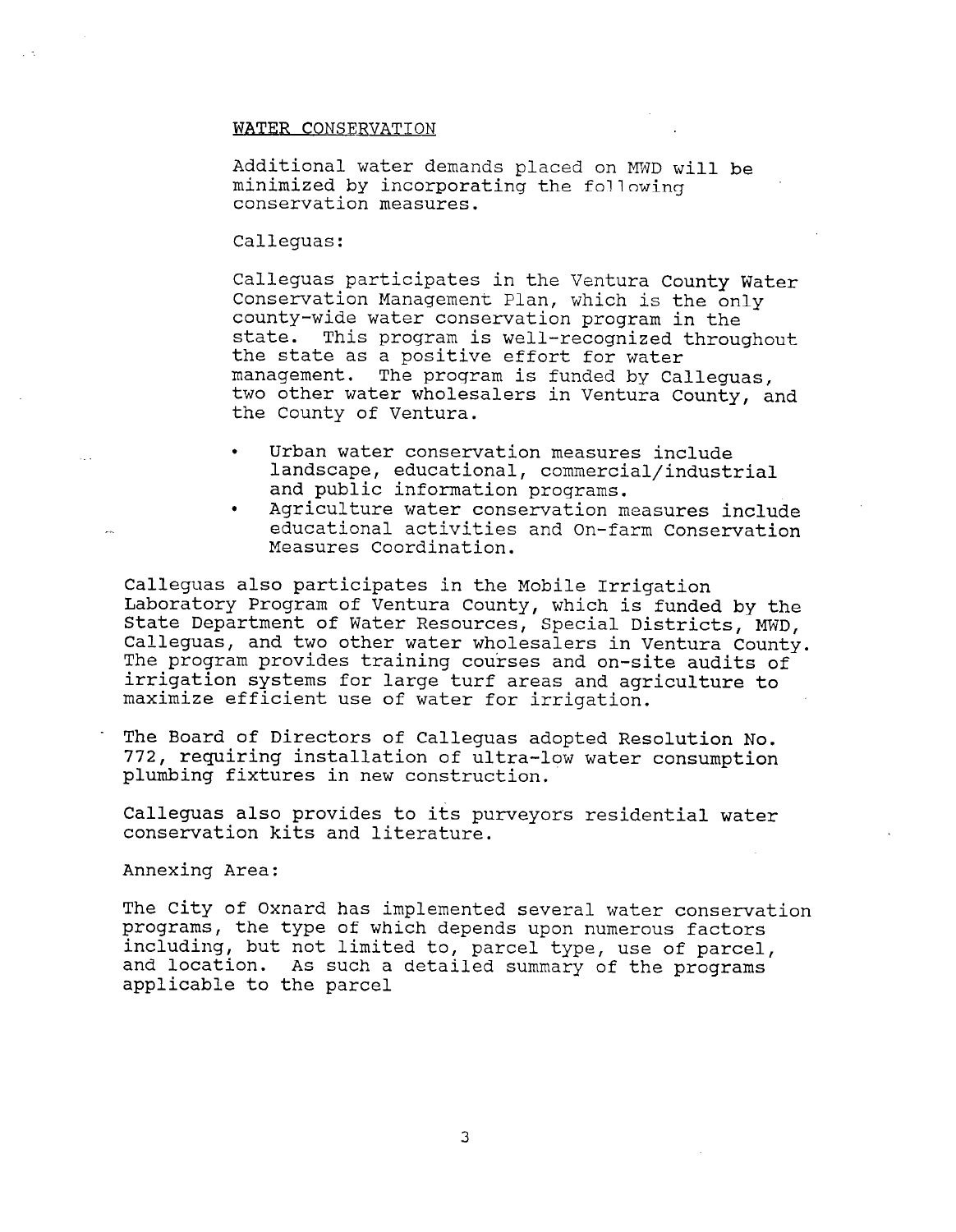#### RECLAIMED WATER

Calleguas:

The Board of Directors of Calieguas adopted Resolution No. 773, promoting the use of reclaimed wastewater supplies. Calleguas requires that its purveyors develop the use of reclaimed wastewater for green belts and large turf irrigation. At present, approximately 869 AFY of reclaimed wastewater is sold to golf courses within Calleguas' service area with an additional 1,500 AFY to be made available in the next two years.

Annexing Area:

The City of Oxnard's Wastewater Treatment Plant is not presently used for water reclamation and reuse. The City Council has directed that water reclamation be a priority and the City will be issuing a Request for Proposal (RFP) for use of reclaimed water this year.

#### WATER DELIVERY CURTAILMENT

#### Calleguas:

Calleguas has an integrated water delivery system which allows all areas in its service area to receive water from two alternative sources of water. The main source of water supply is from MWD via Jensen Treatment Plant and Distribution System. The second source of water is from storage in Bard Reservoir, used for system peaking and emergency storage. Bard Reservoir's storage capacity (10,500 emergency scorage. Daru Reservoir's scorage capacity (10,500 acre reed, is adequate to supply water for total system us for periods of 15 to 20 days at maximum demands during the summer and in excess of 45 days during winter months. In summet and in excess of 45 days during winter months.<br>addition to Bard Reservoir, Calleguas has seven reserve addicton to bard neservoir, carleguas nas seven n<br>that have a combined storage of 42 million gall

Several of Calleguas' purveyors pump water from the local ground water basin within Calleguas' service area. In the ground water basin within tarreguas' Service area. In the event of an emergency, curtainment of water from MWD as a result of a major facility failure that is longer in duration<br>than previously stated, Calleguas could impose a water rationing plan and request its pure increase to increase the control of the increase the increase the increase the racioning pran and request its purveyors to increase the Line of the District reservoir reservoir reservoir re groundwater production to extend the District's reservoir reserves for other areas that do not have groundwater supplies.

#### CAPITAL CONSTRUCTION CHARGE

 $T = 1988$ ,  $C_1$  1,  $C_2$  implemented a capital construction construction construction construction construction charge  $T = 1$ for all new development within its service area. The charge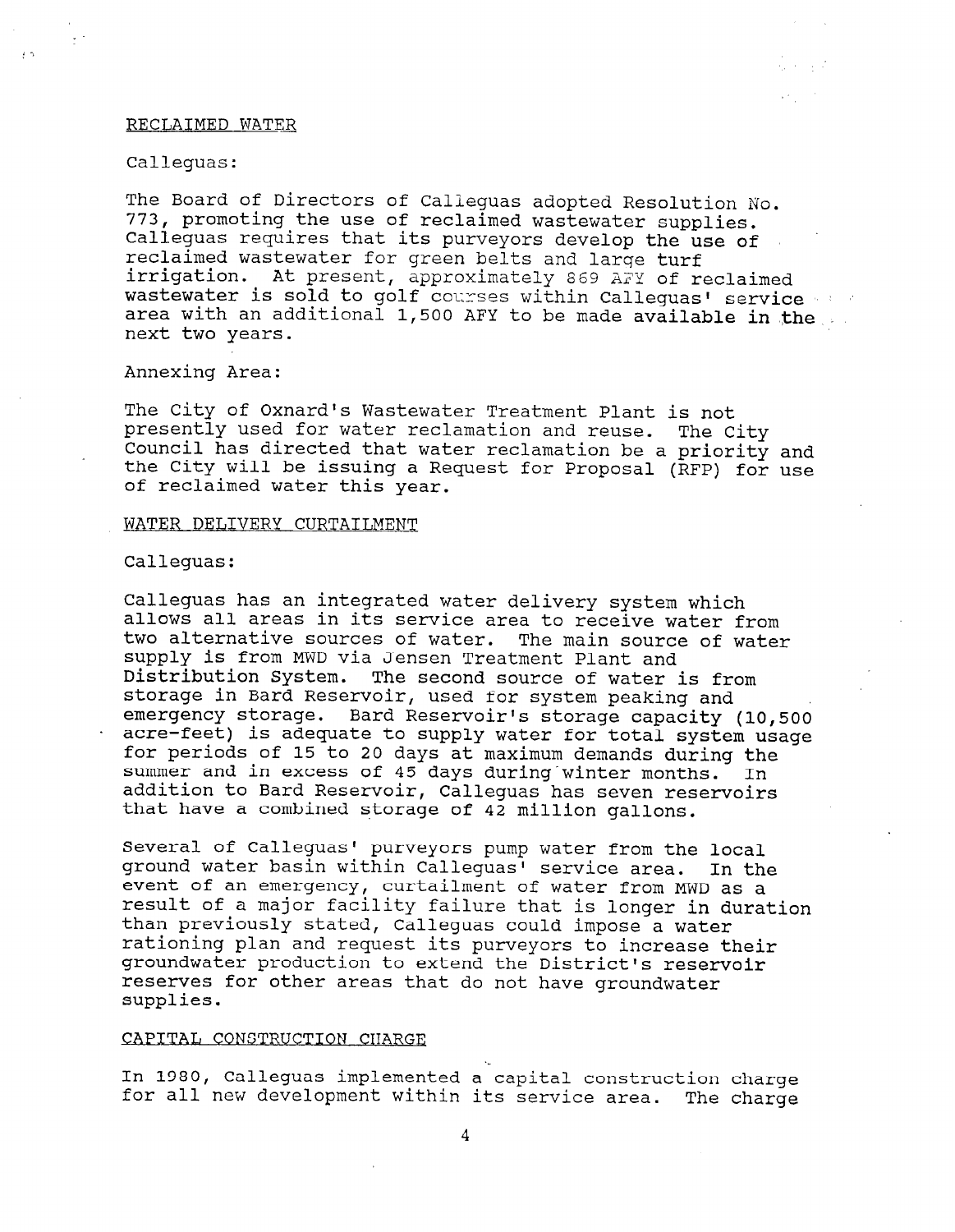was established to raise the funds necessary to build additional facilities required for expansion of Calleguas' service area. Additionally, Calleguas assessed a capital construction water rate charge to its purveyors on water usage to augment the capital construction program. Calleguas' Master Plan approved by the Board of Directors identifies the facilities that will be constructed to meet its future water demands.

#### URBAN CONSERVATION BEST MANAGEMENT PRACTICES

To the extent practicable to do so, within the limits of its authority and jurisdiction, Calleguas Municipal Water District intends to apply the Urban Conservation Best Management Practices as set out in Attachment A to this Implementation Plan.

#### WATER USE RFFICIENCY GUIDELINES

To the extent practicable, the City of Oxnard and the annexing areas shall comply with the following requirements of the Metropolitan Water District of Southern California (hereinafter "Metropolitan") and the Calleguas Municipal Water District (hereinafter "Calleguas"):

A. Annual water demand shall be minimized by incorporating water conservation measures into any development plans.

The City of Oxnard presently receives treated water from Calleguas, and local ground water from United Conservation District, and blends this water at a 1 to 1 ratio, MWD/Calleguas water with local water respectively. The blended water would be used for all of these annexing areas.

B. Reclaimed wastewater or other non-potable water shall be used wherever possible.  $\frac{1}{2}$ exist If such supplies do not present a dual distribution system shall be constructed exist, a duai distribution system shall be constructed wherever reasonably possible to accommodate such supplies when they become available in the future.

C. Water conservation landscape will be promoted on the parcel.

#### **COMPLIANCE**

Calleguas accepts the responsibility for assuring compliance walley as accepts the responsibility for assuring compi with the provisions of metropolitan's water use Efficien Guidelines as indicated in this Plan and shall report to<br>Metropolitan regarding such compliance.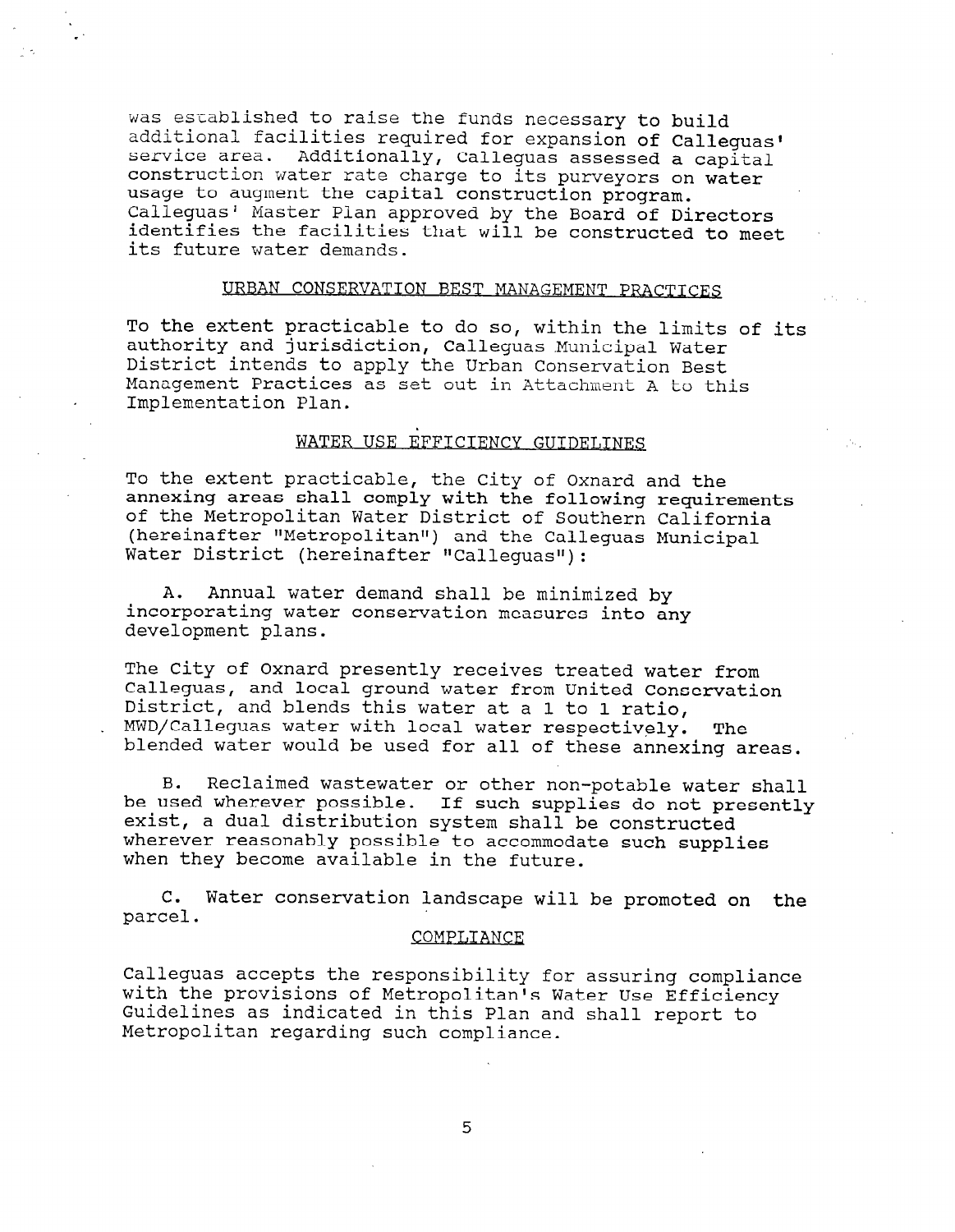Dated: March  $\frac{\cancel{1}}{\cancel{5}}$ , 1994.

an sa Tinggaya

CALLEGUAS MUNICIPAL WATER DISTRICT

By Donald R. Kendall